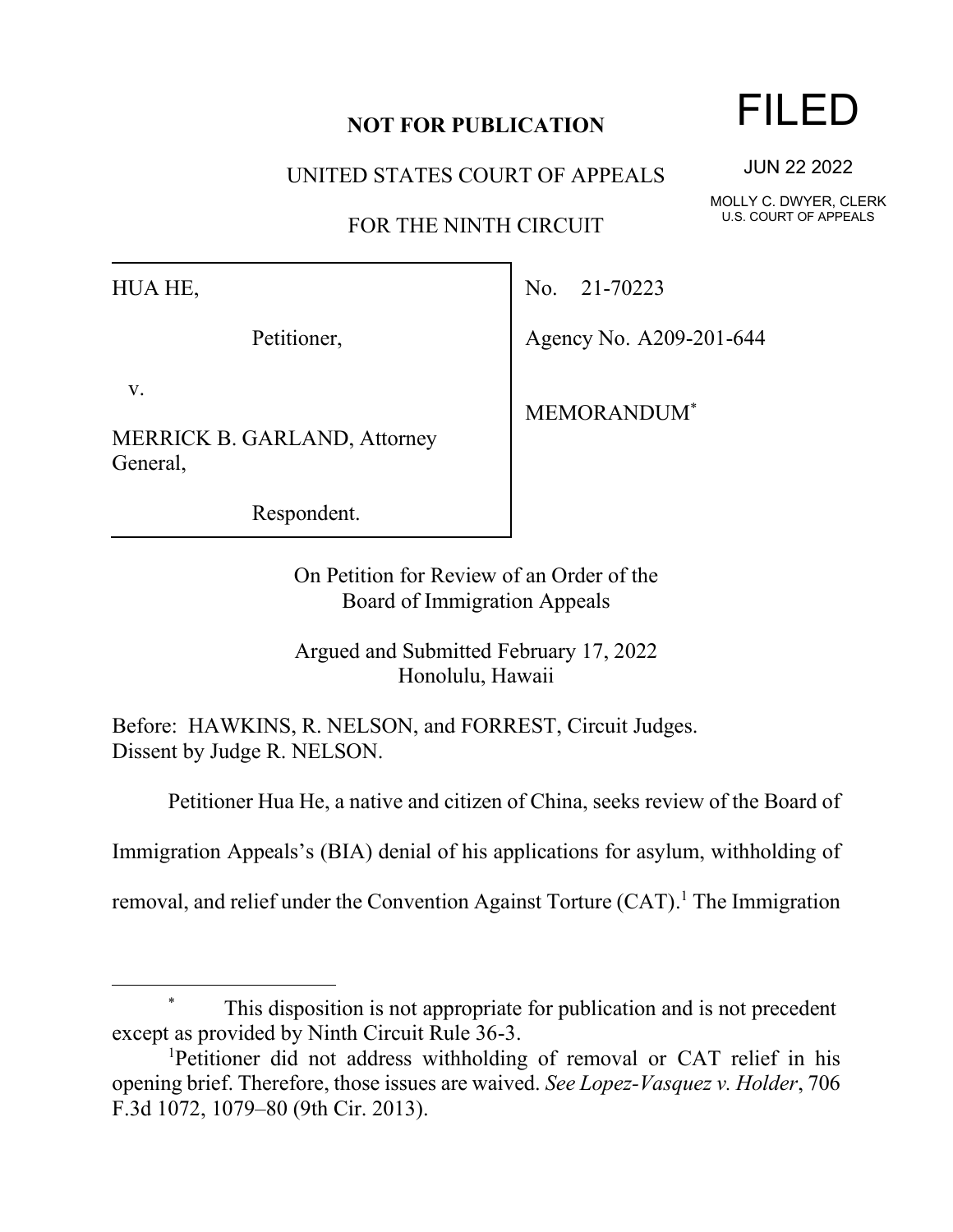Judge (IJ) found Petitioner not credible and denied all relief, and the BIA affirmed based on inconsistencies regarding Petitioner's address and his wife's medical appointments and intrauterine device (IUD). We have jurisdiction under 8 U.S.C. § 1252, and we grant the petition for review and remand to the BIA for further proceedings.

We review factual findings, including credibility determinations, for substantial evidence. *See Velasquez-Gaspar v. Barr*, 976 F.3d 1062, 1064 (9th Cir. 2020). In evaluating credibility, if a petitioner "offers a 'reasonable and plausible explanation' for [an] apparent discrepancy, the IJ must provide a specific and cogent reason for rejecting it." *Rizk v. Holder*, 629 F.3d 1083, 1088 (9th Cir. 2011) (quoting *Soto–Olarte v. Holder*, 555 F.3d 1089, 1091–92 (9th Cir. 2009)), *abrogated on other grounds by Alam v. Garland*, 11 F.4th 1133, 1135 (9th Cir. 2021). The IJ may only rely on an explained inconsistency in finding the petitioner not credible if it "reasonably rejects" the explanation or if the explanation is not "plausible." *Id.*

**1.** *Petitioner's Addresses.* The BIA failed to provide a "specific and cogent reason" for rejecting Petitioner's explanation for his inconsistencies regarding his address. When the IJ asked Petitioner why he listed only the Hezhang address on his application, Petitioner explained that this was his address in the Chinese "household registration system" and that in China this is the address that one uses when filling out forms. The record also establishes that Petitioner or his family owned the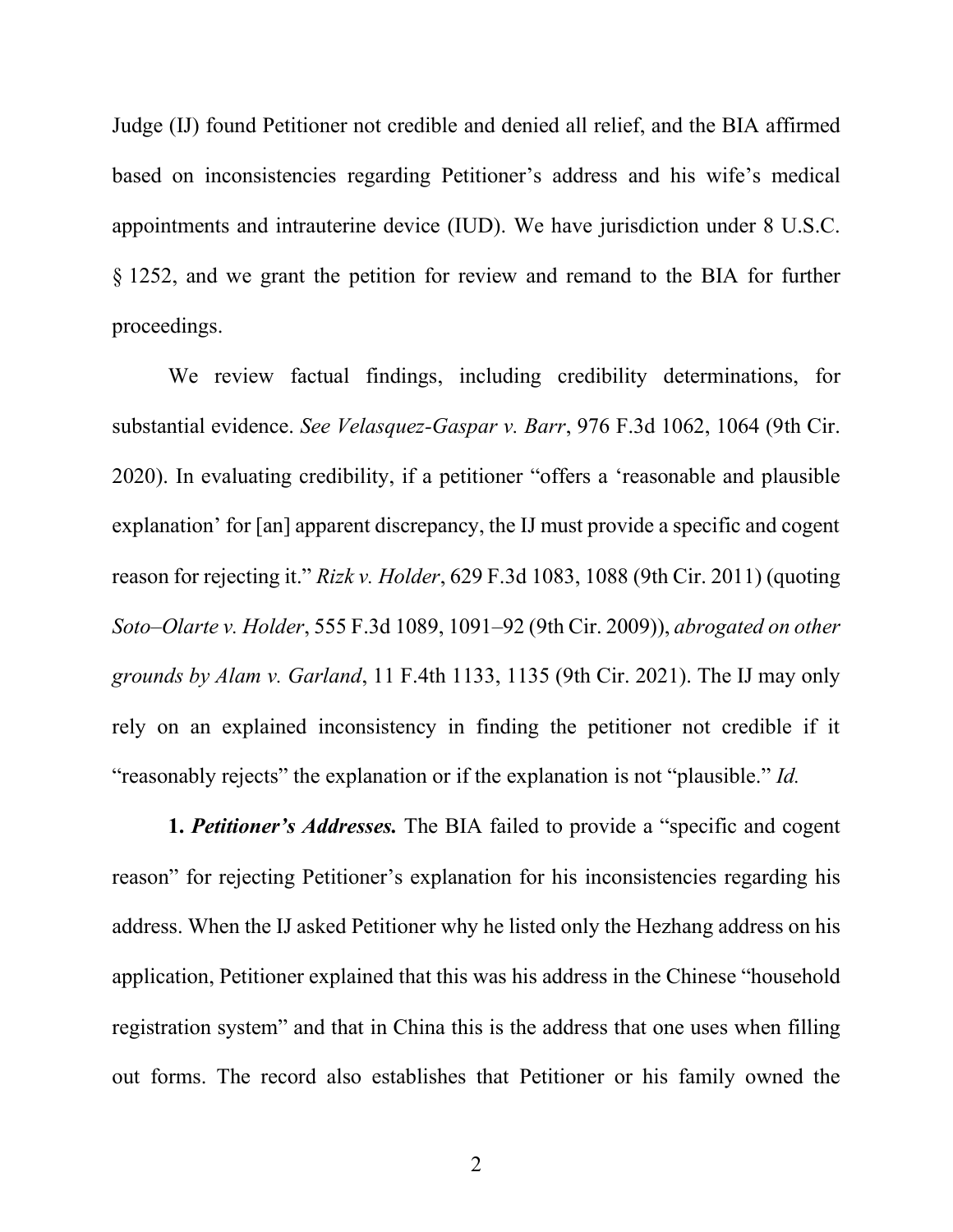Hezhang residence throughout the relevant period.

Both the IJ and BIA acknowledged Petitioner's explanation, but they rejected it because the asylum application questions were read to Petitioner when he filled out his form. This was error. Petitioner's explanation for listing his Chinese household registry address was "reasonable and plausible" even if the asylum application questions were read to him. Thus, the IJ and BIA failed to provide a "specific and cogent reason" for rejecting his explanation. *Rizk*, 629 F.3d at 1088; *see Soto-Olarte*, 555 F.3d at 1091 ("[I]n order to ensure a fair hearing, the BIA [must] not only identify specific inconsistencies, but also *address in a reasoned manner the explanations that the petitioner offers for these perceived inconsistencies*." (cleaned up)). Accordingly, we reject the BIA's finding that Petitioner was not credible based on discrepancies in his address.

**2.** *Wife's Medical Appointments.* The IJ questioned Petitioner about perceived inconsistencies in his testimony about whether or not he attended his wife's medical appointments with her. Petitioner explained that he initially misspoke when he said he attended the appointments with her because he thought the IJ was asking "whether we went to the checkup, not specifying one person alone or two people went together." He also explained that he did not personally attend the appointments because only women were allowed.

The IJ rejected Petitioner's explanation "because of the specificity in which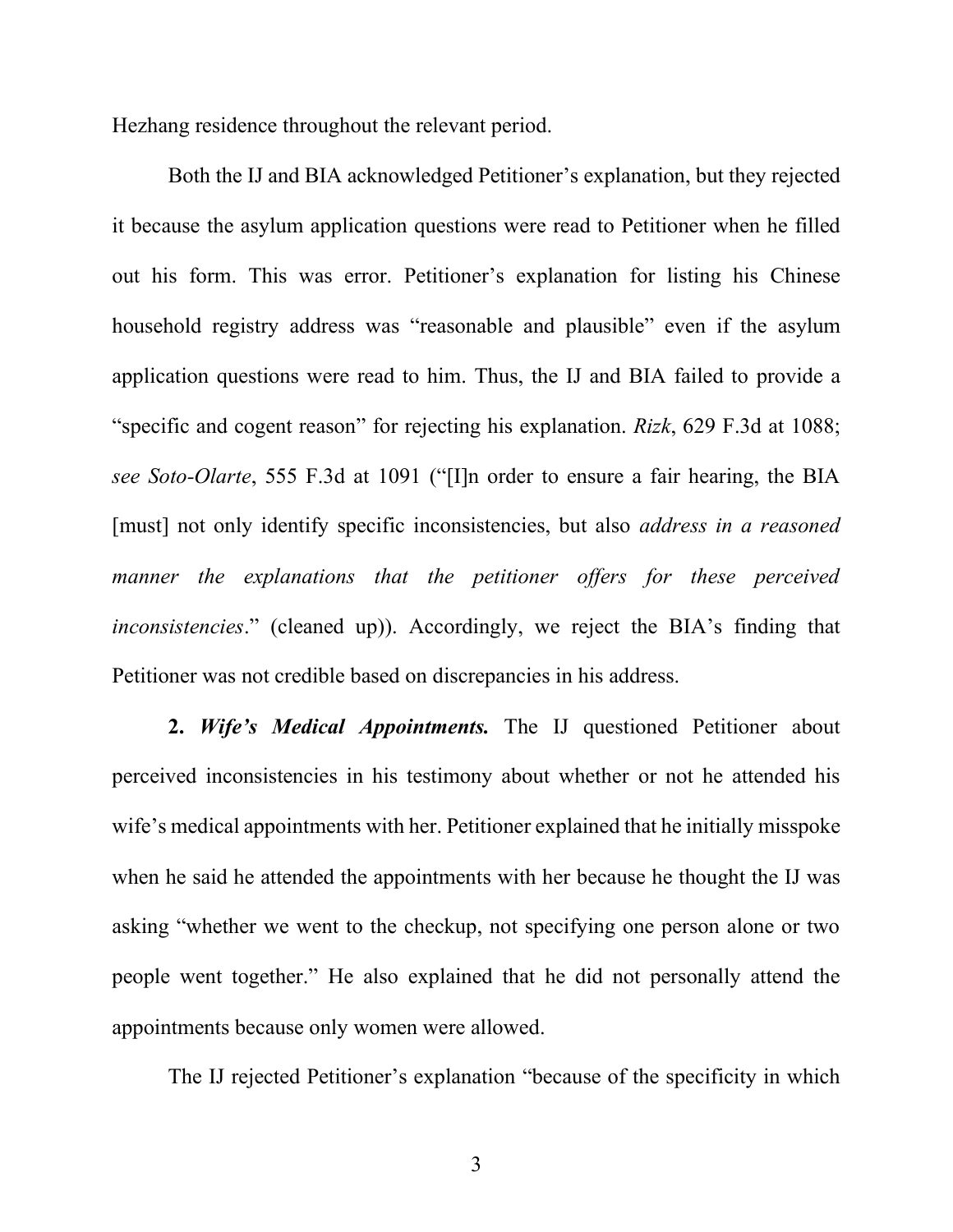the Court needed to ask the question." Again, in the context of this record, we conclude that this was not a "specific and cogent" reason where the Petitioner clearly explained what he thought the IJ initially had asked and why he misunderstood the question. Thus, we conclude that this basis for finding Petitioner not credible was not supported by substantial evidence. *See Ren v. Holder*, 648 F.3d 1079, 1086–87 (9th Cir. 2011) (finding that a "quickly-corrected innocent mistake . . . cannot form the basis for an adverse credibility determination.").

**3.** *Wife's IUD.* Finally, the IJ doubted that Petitioner's wife had an IUD after their first child, as Petitioner's claimed, and asked Petitioner how it was possible for his wife to get pregnant the second time if this device was inserted. Petitioner was unable to provide a scientific explanation, but he attempted to explain by stating his belief that the IUD "fell off," that it was not in place when he discovered his wife's second pregnancy, and that information about the IUD was recorded in his wife's family planning booklet. *See Shrestha v. Holder*, 590 F.3d 1034, 1044–45 (9th Cir. 2010) (recognizing that "the normal limits of human understanding" may make some inconsistencies present in any case).

The BIA concluded that Petitioner did "not sufficiently explain how the booklet resolve[d] the discrepancy in his testimony," but the booklet has a column titled "IUD (Pregnancy) Status" with notations on different dates reporting her pregnancy status. The BIA failed to explain why this evidence did not support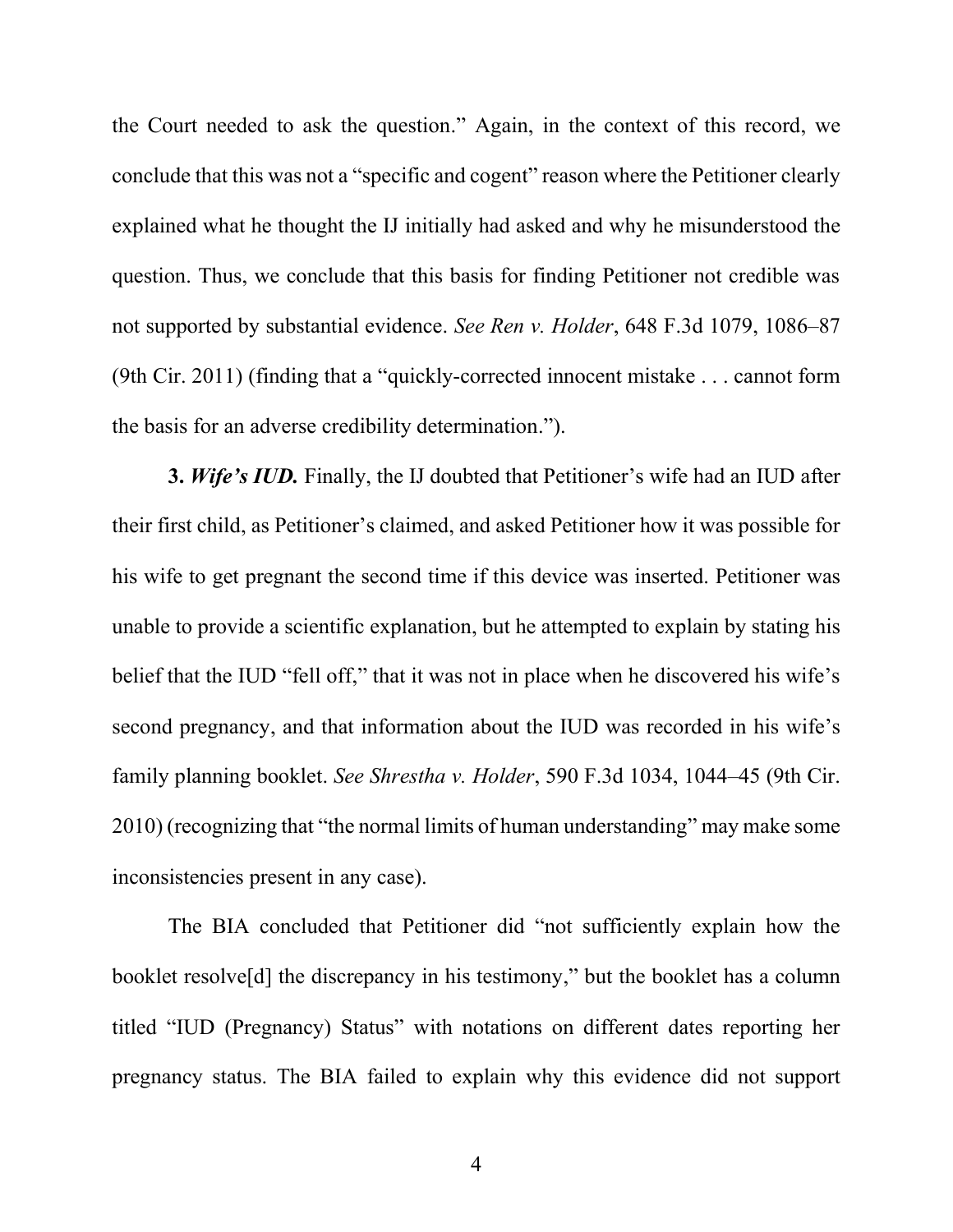Petitioner's testimony that information about the status of his wife's IUD was recorded in the family planning booklet.

Because we conclude that the grounds the BIA relied on in finding Petitioner not credible were not supported by substantial evidence under the "totality of the circumstances," 8 U.S.C. § 1158(b)(1)(B)(iii), we remand to the BIA for further consideration of Petitioner's credibility.

## **PETITION GRANTED; REMANDED**.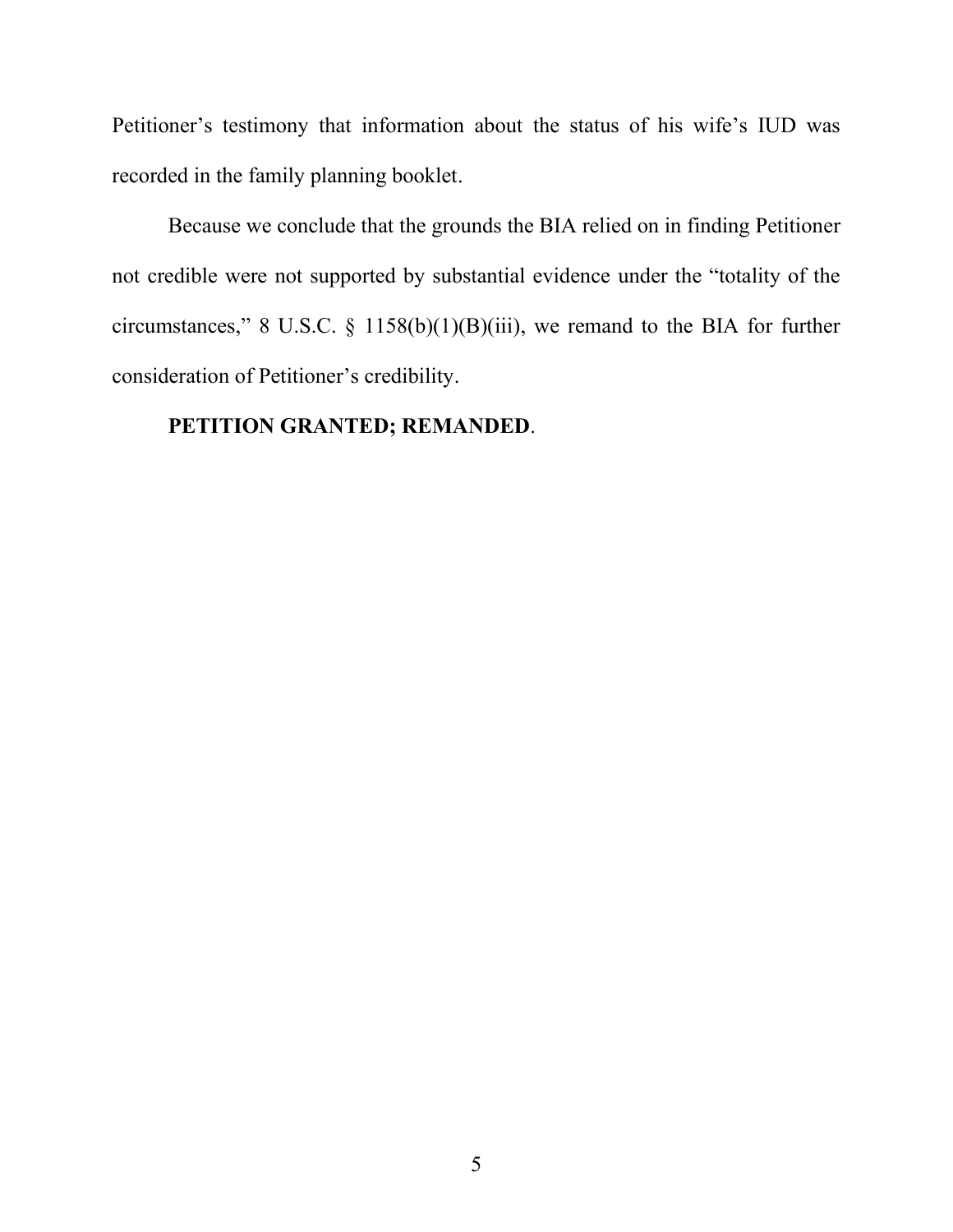## FILED

JUN 22 2022

MOLLY C. DWYER, CLERK U.S. COURT OF APPEALS

*Hua He v. Garland*, No. 21-70223

R. NELSON, Circuit Judge, dissenting:

Hua He petitions for review of the IJ's adverse credibility finding that was affirmed by the BIA. Because the BIA provided specific reasons for rejecting He's explanations for inconsistencies and the BIA's decision is supported by substantial evidence in the record, I would deny the petition.

The BIA first affirmed the IJ's adverse credibility determination because of the inconsistencies in the address provided by He in his asylum application. He's "asylum application provided that he lived at one address from March 1989 to June 2016," but "his testimony [stated] that he lived at several different addresses during this period." He argues that his address on the asylum application was "technically . . . correct[]," and that this was his address in the Chinese "household registration system" and the address He used in China. The BIA found this "explanation unconvincing" and also relied on the fact that "the asylum application [questions] were read to the respondent."

The majority held that "[t]he BIA failed to provide a 'specific and cogent reason' for rejecting Petitioner's explanation for his inconsistencies regarding his address." Majority 2. The BIA did provide a reason for rejecting Petitioner's explanation, however, finding it unconvincing, especially since the questions were read to He. *See Rizk v. Holder*, 629 F.3d 1083, 1088 (9th Cir. 2011), *abrogated on*